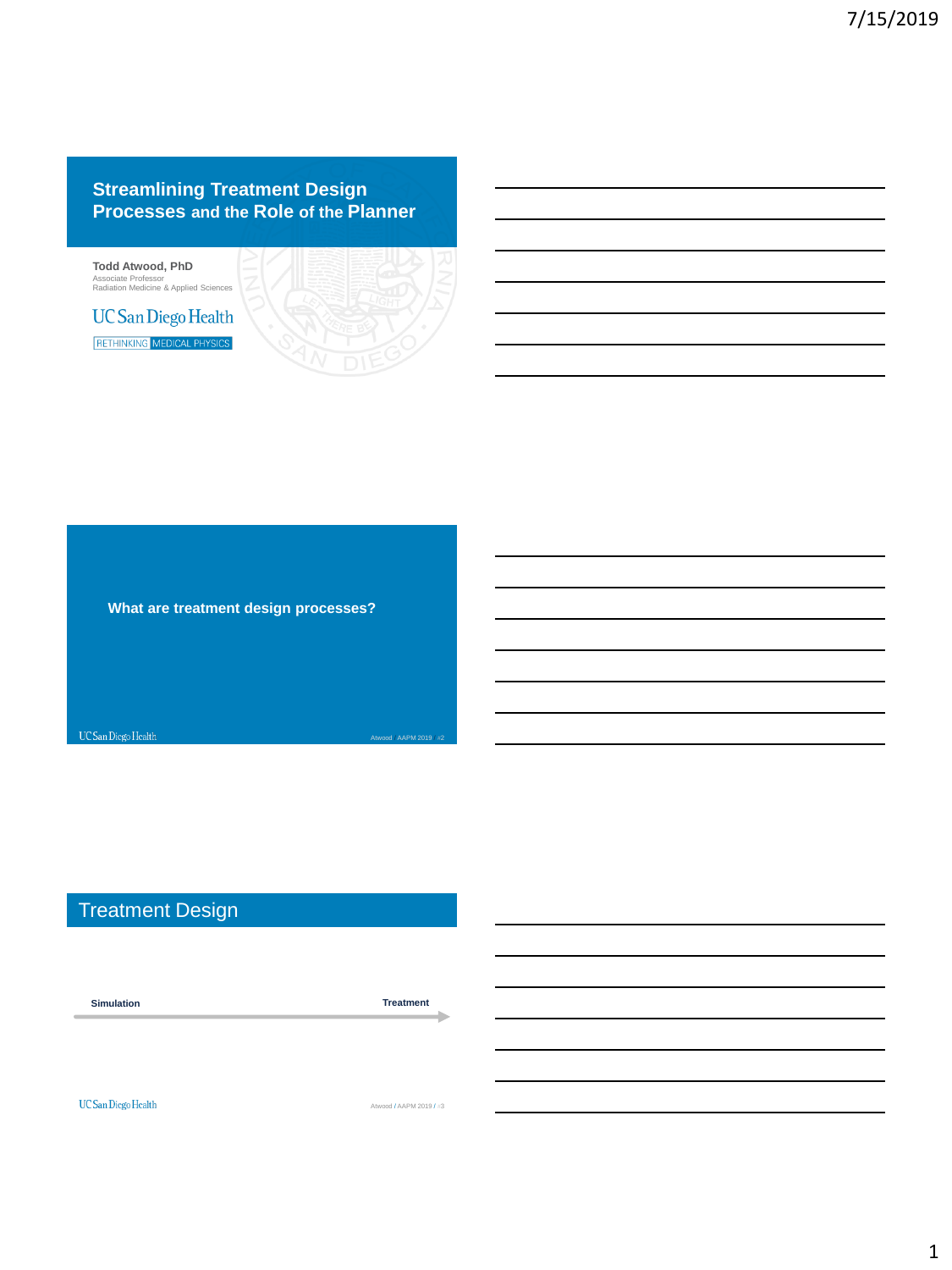

 $UC$ San Diego Health

Atwood / AAPM 2019 / #4

# Treatment Design





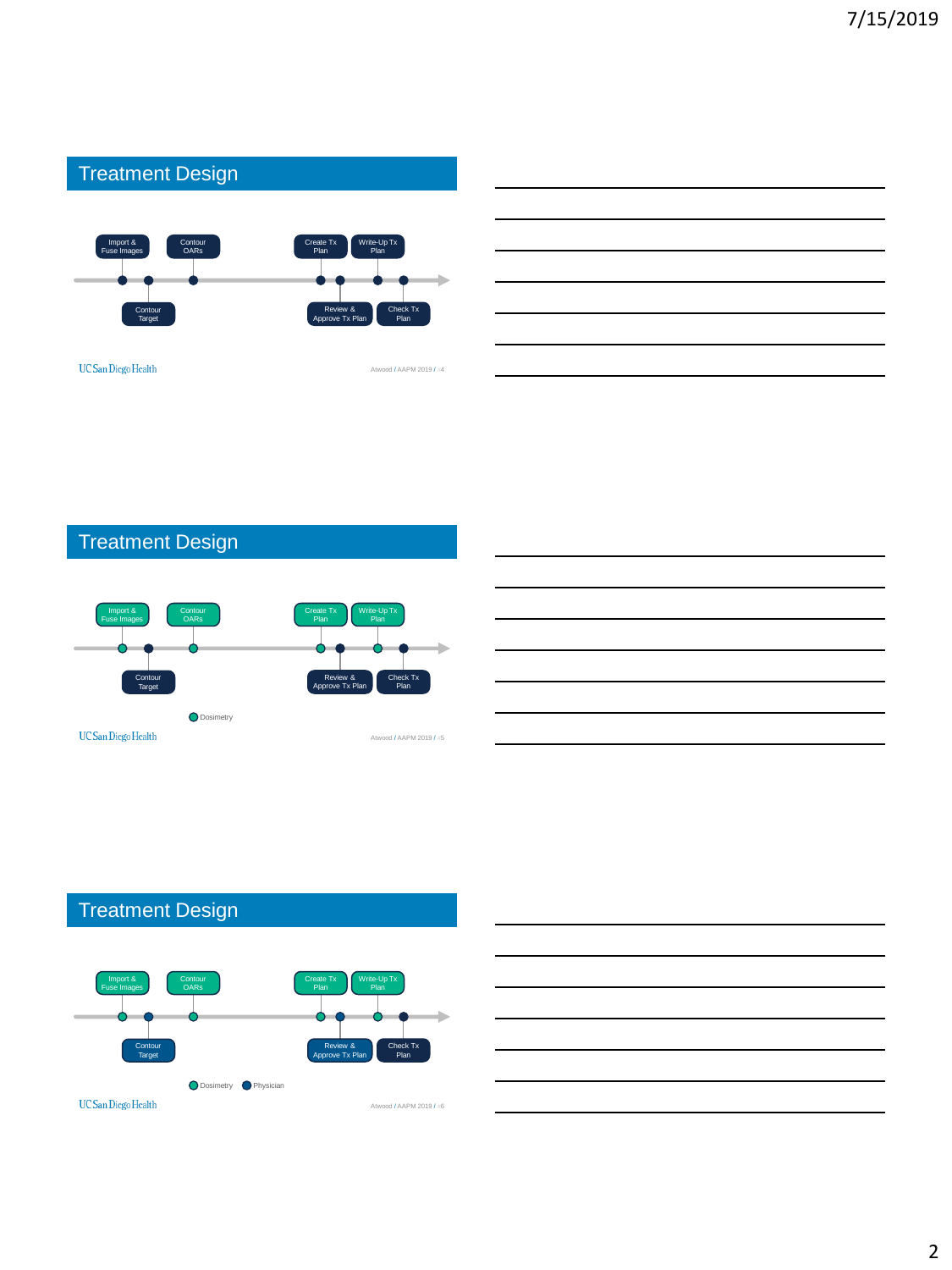#### Treatment Design Import & **Contour** Create Tx Write-Up Tx Fuse Images **OARs** Plan Plan Contour Review & Check Tx Target Approve Tx Plan Plan **O** Dosimetry **O** Physician **O** Physics  $UC$ San Diego Health Atwood / AAPM 2019 / #7

| Why is this inefficient? |                         |  |
|--------------------------|-------------------------|--|
|                          |                         |  |
|                          |                         |  |
|                          |                         |  |
| UC San Diego Health      | Atwood / AAPM 2019 / #8 |  |



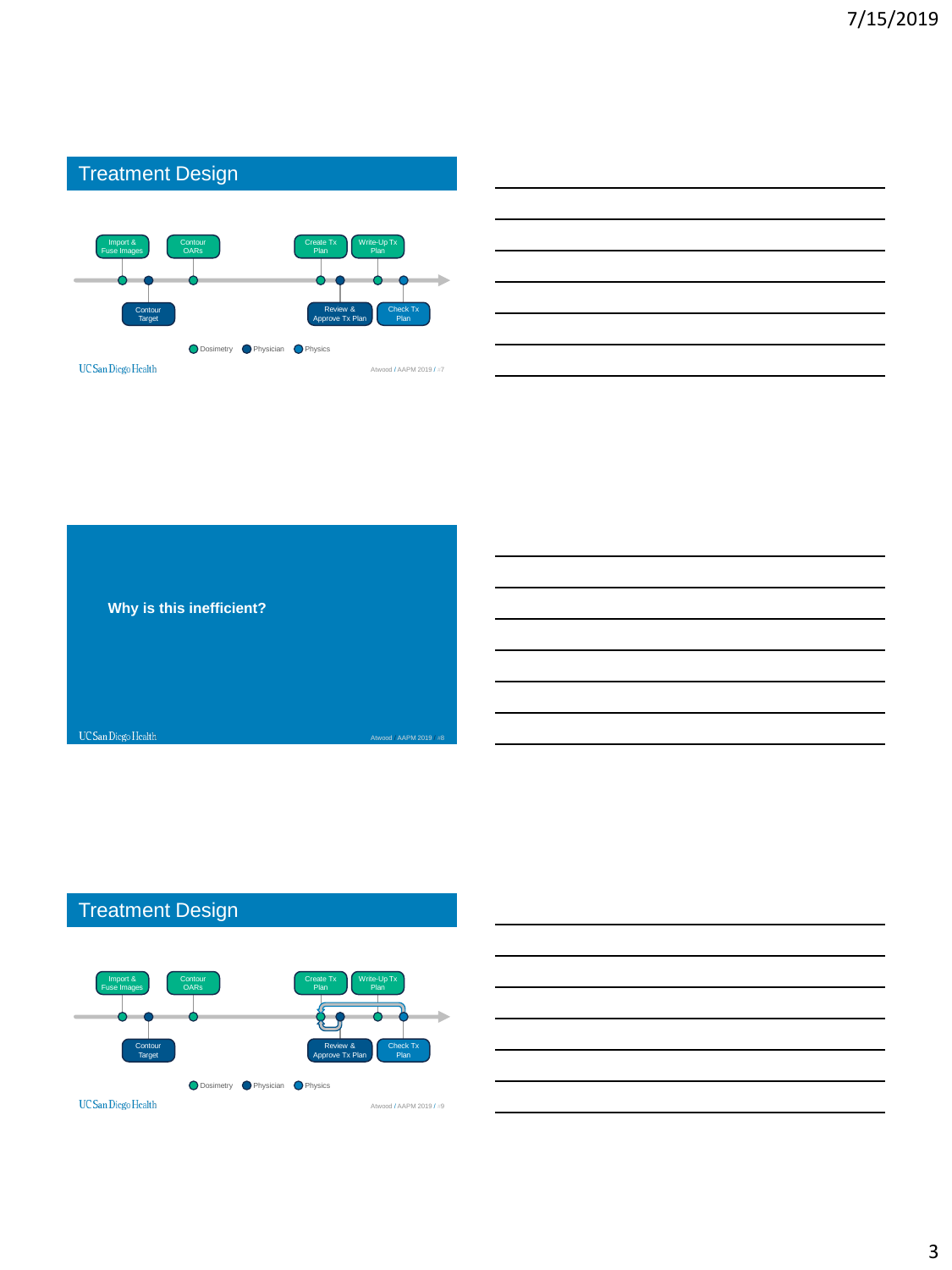#### Treatment Design Import & **Contour** Create Tx Write-Up Tx Fuse Images **OARs** Plan Plan Þ Contour Review & Check Tx Target Approve Tx Plan Plan **O** Dosimetry **O** Physician **O** Physics  $UC$ San Diego Health Atwood / AAPM 2019 / #10









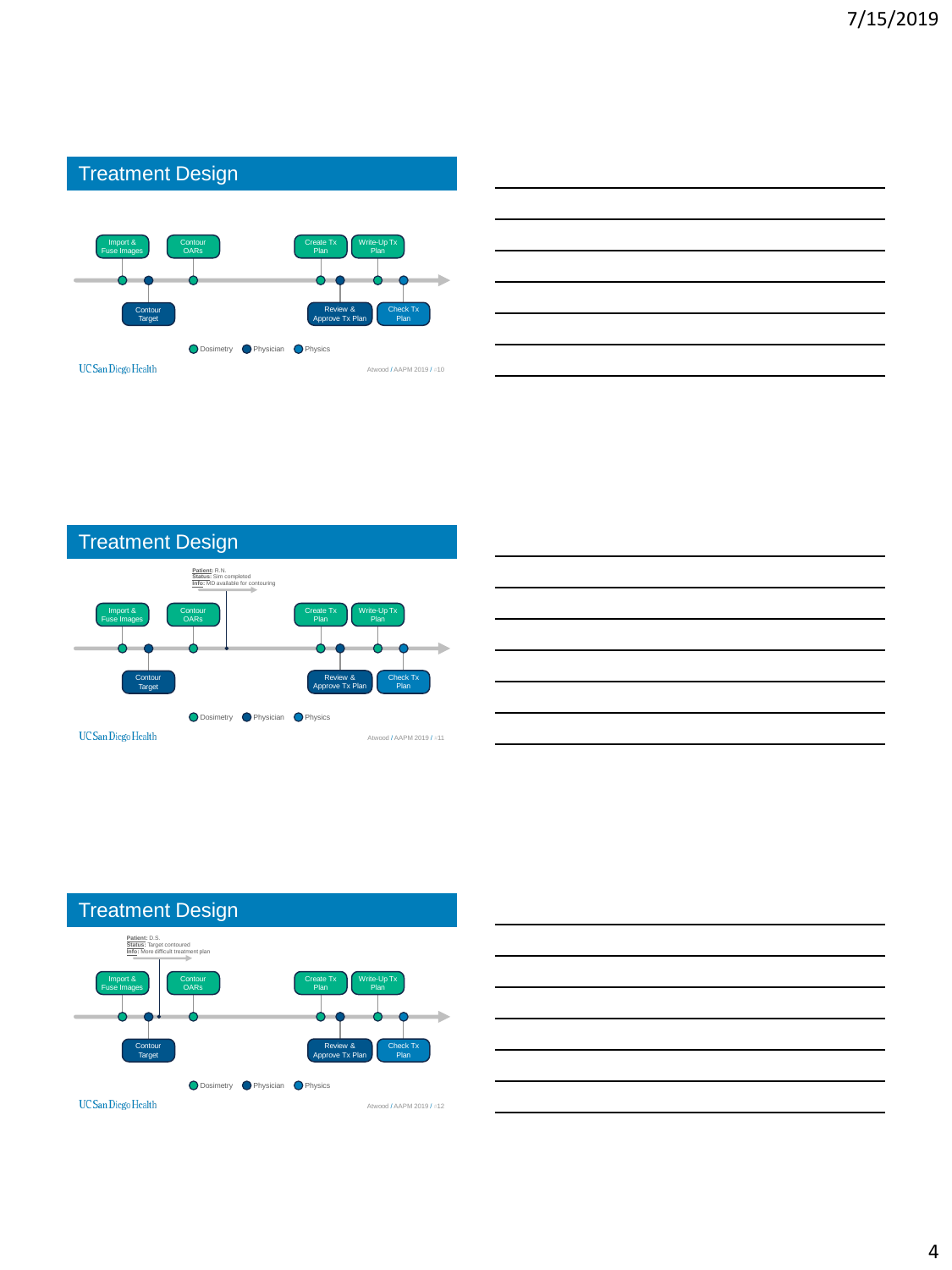





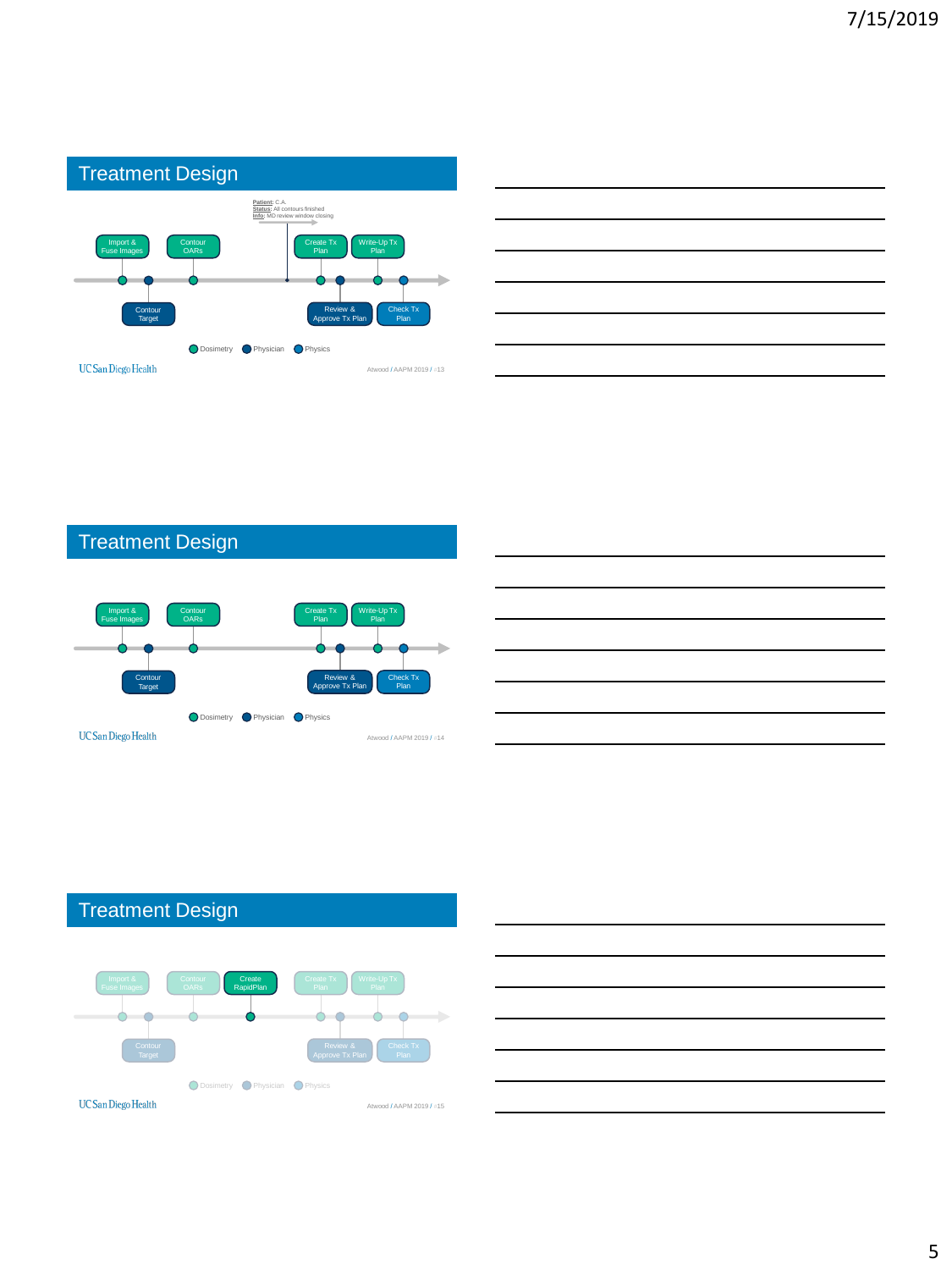

# Treatment Design **Patient:** B.W. **Status:** Ready for RapidPlan **Patient:** S.S. **Status:** Ready for RapidPlan **Patient:** E.H. **Status:** Ready for RapidPlan



# **How can we improve?**

UC San Diego Health

Atwood / AAPM 2019 / #18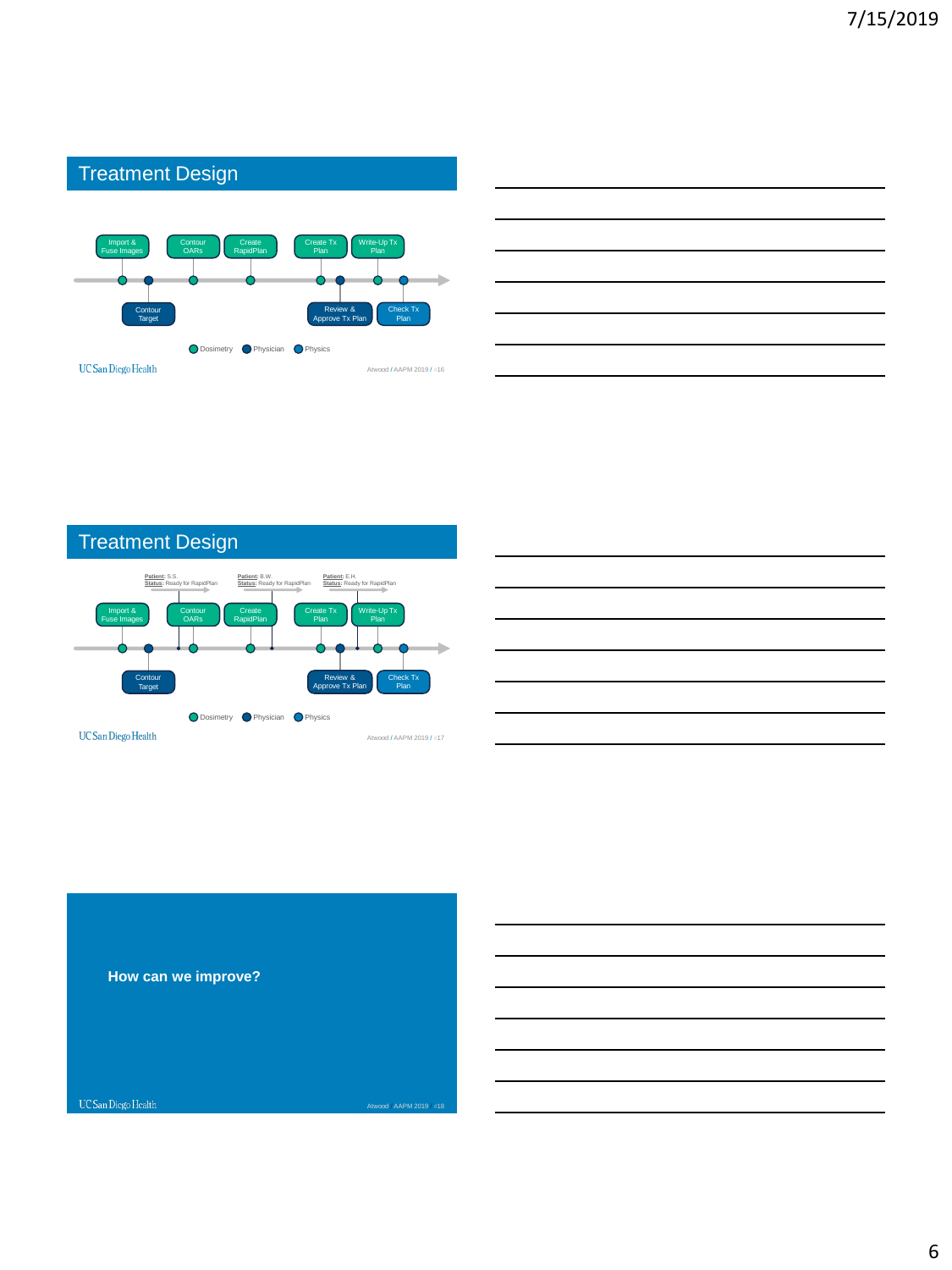

### Team-Based Dosimetry



### Team-Based Dosimetry



UC San Diego Health

7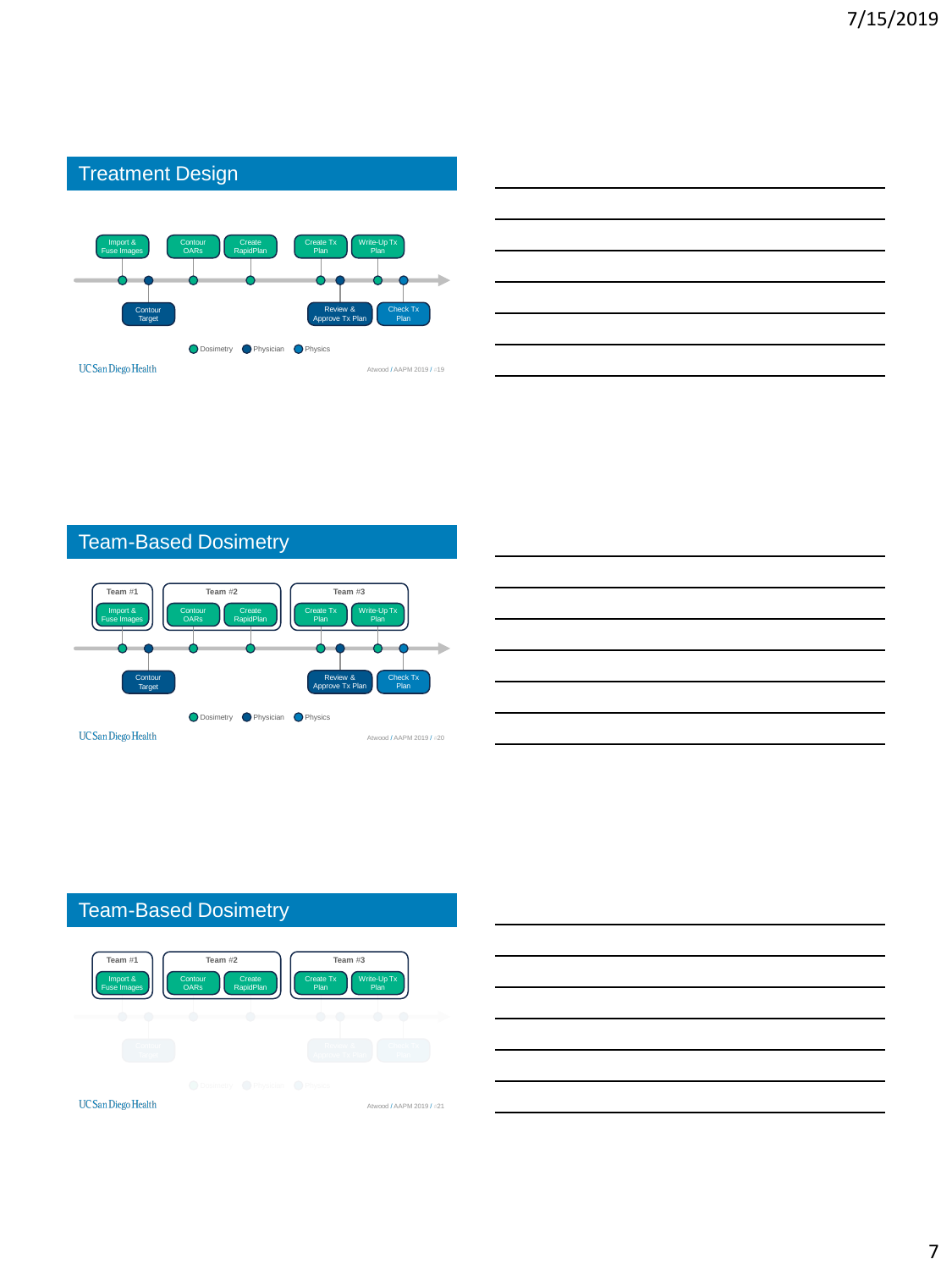| <b>Start Date</b>                             | <b>Start Date</b>                                                                                                                                                  |
|-----------------------------------------------|--------------------------------------------------------------------------------------------------------------------------------------------------------------------|
|                                               |                                                                                                                                                                    |
| Team #2                                       | Team $#3$                                                                                                                                                          |
| Contour<br>Create<br><b>OARs</b><br>RapidPlan | Write-Up Tx<br>Create Tx<br>Plan<br>Plan                                                                                                                           |
| <b>Task List</b>                              | <b>Task List</b>                                                                                                                                                   |
| Patient F.T. - Contour OARs                   | Patient A.R. - Create Tx Plan                                                                                                                                      |
|                                               | Patient B.W. - Create Tx Plan                                                                                                                                      |
|                                               | Patient J.L.- Write-Up Tx Plan<br>Patient B.E. - Create Tx Plan                                                                                                    |
|                                               | Patient K.K. - Create Tx Plan                                                                                                                                      |
|                                               | Patient R.A. - Write-Up Tx Plan                                                                                                                                    |
| Patient F.E. - Contour OARs                   | Patient M.G. - Write-Up Tx Plan                                                                                                                                    |
| Patient O.P. - Contour OARs                   | Patient L.W. - Create Tx Plan                                                                                                                                      |
|                                               | Patient R.R. - Create RapidPlan<br>Patient G.T.- Contour OARs<br>Patient V.V. - Contour OARs<br>Patient D.H. - Create RapidPlan<br>Patient L.U. - Create RapidPlan |

| <u> 1989 - Johann Barn, mars ann an t-Amhainn an t-Amhainn an t-Amhainn an t-Amhainn an t-Amhainn an t-Amhainn an </u> |  |  |
|------------------------------------------------------------------------------------------------------------------------|--|--|
| <u> 1989 - Johann Barn, mars ann an t-Amhainn an t-Amhainn an t-Amhainn an t-Amhainn an t-Amhainn an t-Amhainn an</u>  |  |  |
| <u> 1989 - Johann Barn, amerikan bernama di sebagai pertama di sebagai pertama di sebagai pertama di sebagai per</u>   |  |  |
| <u> 1989 - Johann Barn, mars ann an t-Amhain ann an t-Amhain ann an t-Amhain ann an t-Amhain an t-Amhain ann an t-</u> |  |  |
| <u> 1989 - Andrea Andrew Maria (h. 1989).</u>                                                                          |  |  |
|                                                                                                                        |  |  |





UC San Diego Health

Atwood / AAPM 2019 / #24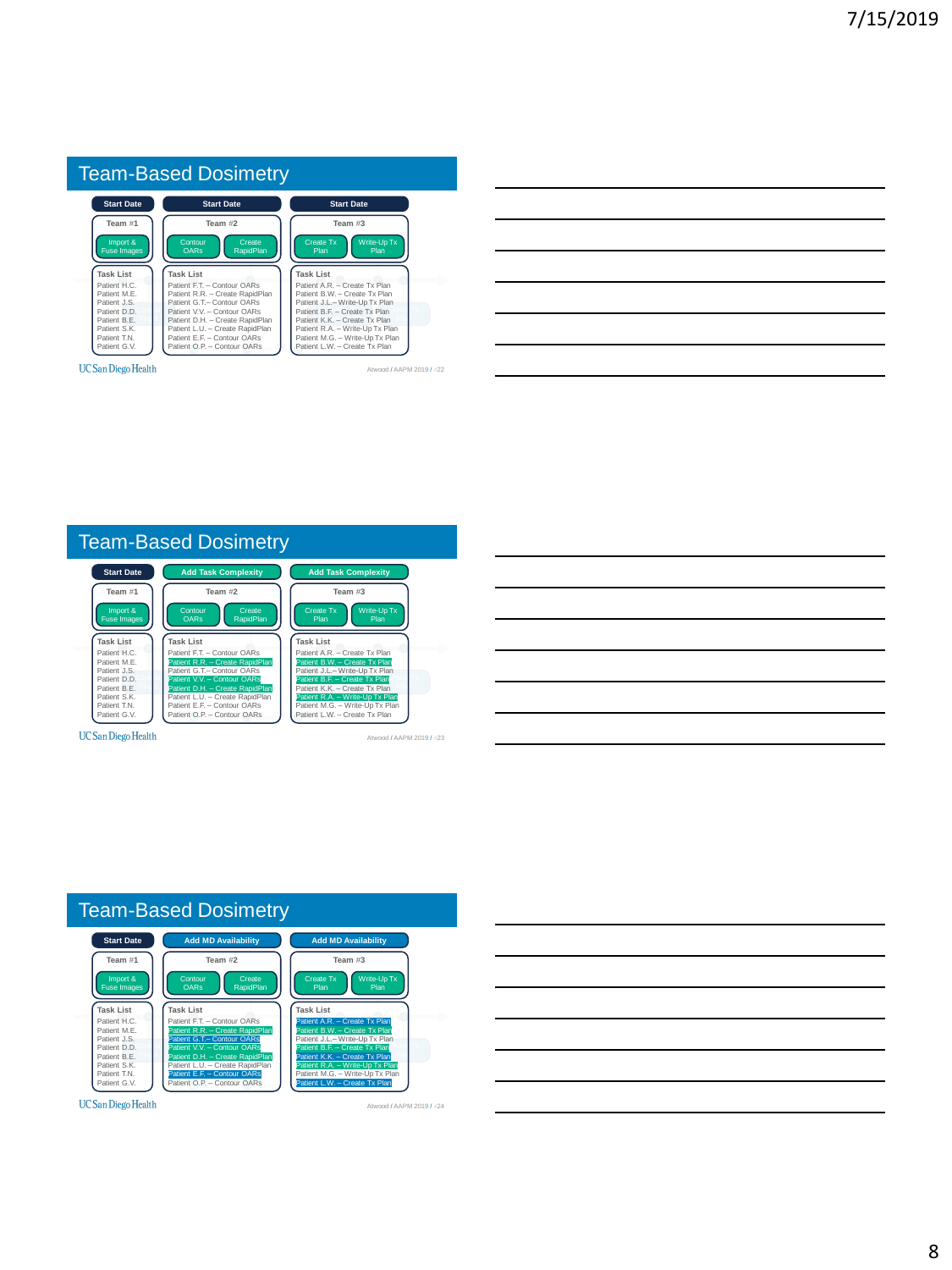|                                | Team-Based Dosimetry                                          |                                                                |
|--------------------------------|---------------------------------------------------------------|----------------------------------------------------------------|
| <b>Start Date</b>              | <b>Most Urgent Task</b>                                       | <b>Most Urgent Task</b>                                        |
| Team #1                        | Team #2                                                       | Team $#3$                                                      |
| Import &<br><b>Fuse Images</b> | Contour<br>Create<br><b>OARs</b><br>RapidPlan                 | Write-Up Tx<br>Create Tx<br>Plan<br>Plan                       |
| <b>Task List</b>               | <b>Task List</b>                                              | <b>Task List</b>                                               |
| Patient H.C.                   | Patient R.R. - Create RapidPlan                               | Patient B.F. - Create Tx Plan                                  |
| Patient M.F.                   | Patient E.F. - Contour OARs                                   | Patient A.R. - Create Tx Plan                                  |
| Patient J.S.<br>Patient D.D.   | Patient D.H. - Create RapidPlan<br>Patient G.T.- Contour OARs | Patient B.W. - Create Tx Plan<br>Patient L.W. - Create Tx Plan |
| Patient B.F.                   | Patient V.V. - Contour OARs                                   | Patient K.K. - Create Tx Plan                                  |
| Patient S.K.                   | Patient F.T. - Contour OARs                                   | Patient R.A. - Write-Up Tx Plan                                |
| Patient T.N.                   | Patient L.U. - Create RapidPlan                               | Patient M.G. - Write-Up Tx Plan                                |
| Patient G.V.                   | Patient O.P. - Contour OARs                                   | Patient J.L.- Write-Up Tx Plan                                 |

| <u> 1989 - Johann Stoff, amerikansk politiker (d. 1989)</u>                                                          |  |  |
|----------------------------------------------------------------------------------------------------------------------|--|--|
|                                                                                                                      |  |  |
| <u> 1980 - Johann Barn, amerikan besteman besteman besteman besteman besteman besteman besteman besteman bestema</u> |  |  |
| <u> 1989 - Andrea Santa Andrea Andrea Andrea Andrea Andrea Andrea Andrea Andrea Andrea Andrea Andrea Andrea Andr</u> |  |  |
|                                                                                                                      |  |  |
|                                                                                                                      |  |  |